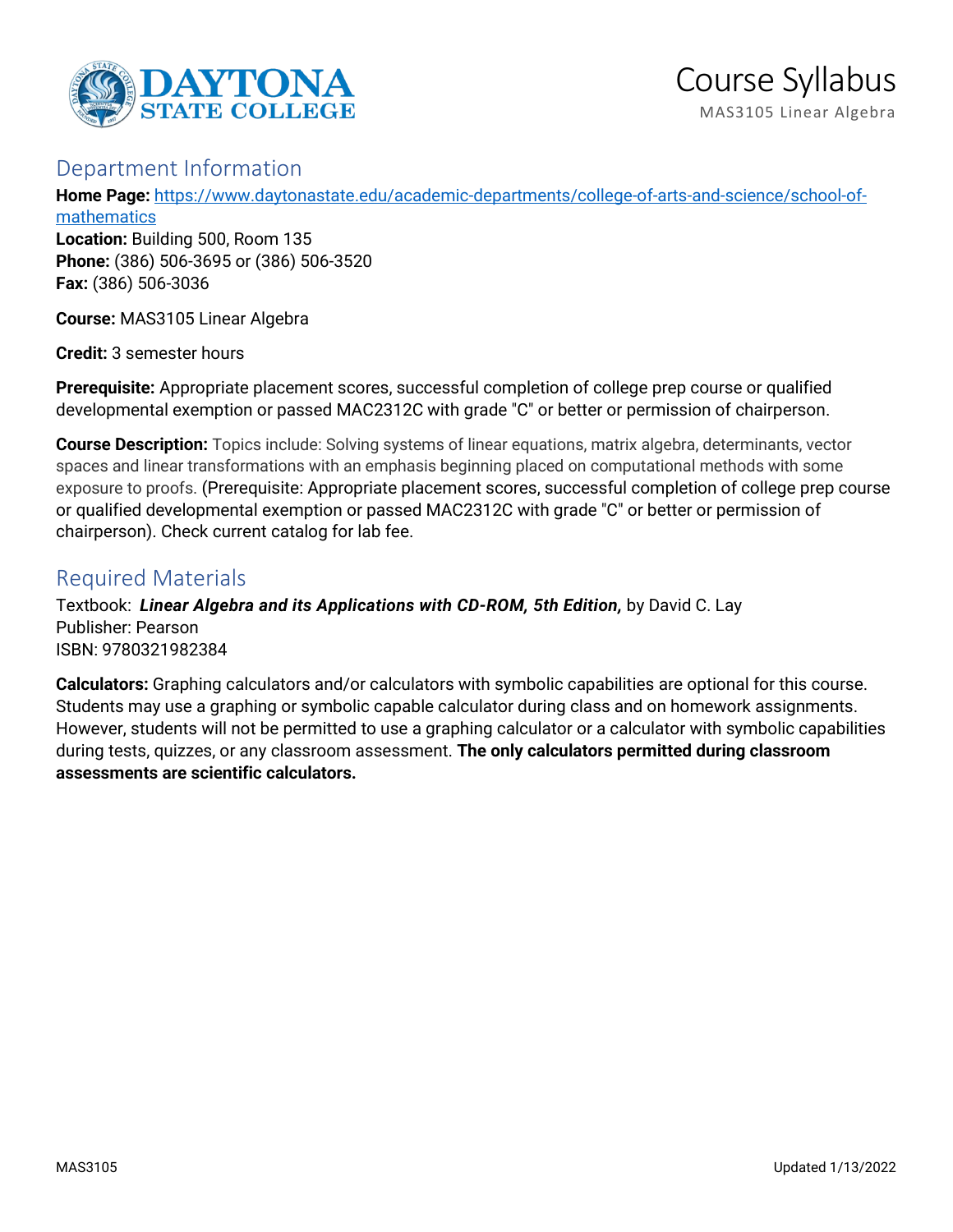# Student Learning Outcomes *(General Education Skills)*

After successful completion of this course, the student will be able to:

- 1. Solve systems of linear equations using Gaussian elimination.
- 2. Perform basic operations with matrices.
- 3. Determine the inverse of a non-singular matrix and use it to solve a system expressed as Ax = b.
- 4. Compute the norm of a vector.
- 5. Compute the dot product of two vectors.
- 6. Determine if a set vectors is linearly independent.
- 7. View a linear transformation as a matrix multiplication.
- 8. Determine if a subset of vectors is a subspace.
- 9. Determine bases for the null space, range space, row space and left null space.
- 10. Determine eigenvalues and eigenvectors.
- 11. Read and write basic proofs.

# Course Chapter and Sections Covered

| <b>Chapter</b> | <b>Sections</b>                                     |
|----------------|-----------------------------------------------------|
| 1              | 1 (optional), 2 (optional), 3, 4, 5, 6, 7, 8, 9, 10 |
| 2              | 1 (optional), 2 (optional), 3, 4, 5                 |
| 3              | 1, 2, 3 (optional)                                  |
| 4              | 1, 2, 3, 4, 5, 6, 7, 8, 9 (optional)                |
| 5              | 1, 2, 3, 4, 5 (optional)                            |
| 6              | 1, 2                                                |

### Grading Scale and Policy

For more detail on the course grading policy and procedure, you must contact the course's specific instructor.

| $90 - 100$ | А  |
|------------|----|
| $86 - 89$  | B+ |
| $80 - 85$  | B  |
| $76 - 79$  | C+ |
| $70 - 75$  | C  |
| $60 - 69$  | D  |
| Below 60   | F  |

## Grades

Students may access their final grades by logging onto [my.daytonastate.edu,](https://my.daytonastate.edu/) clicking on My Academics, then My Classes, and finally View My Grades.

## Classroom Policies

**Disclaimer:** This syllabus has been constructed to be as complete as possible, but I reserve the right to alter policies, procedures, and the syllabus as needed with notification to students. Please utilize the course shell in Falcon Online regularly as any changes to the syllabus will be posted there.

**How to Proceed Through the Course:** Students should plan to have three hours of study time per week for each credit hour of class time. Example: When taking a typical 3-credit hour course, students should plan to spend at least 9 hours per week doing coursework and studying for that course regardless of the mode of delivery (online, hybrid, face-to-face).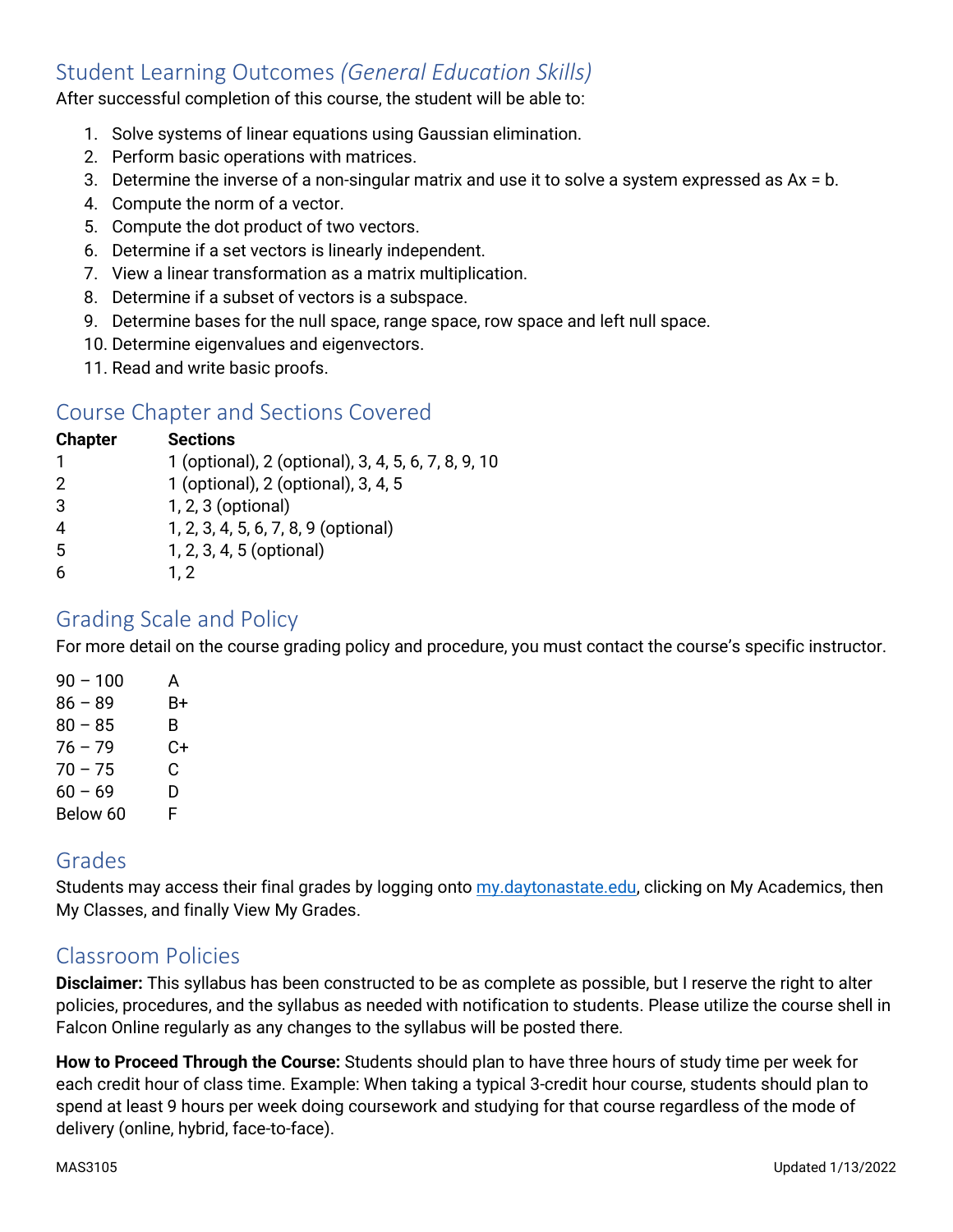**Communication:** College email is the official and primary internal communication method of Daytona State College. Employees and admitted students are assigned a Daytona State College email account which serves as the primary mechanism for official communication between College employees and registered students.

**Children/Non-Enrolled Individuals in Class:** Individuals who are not registered in the course are not permitted in the class when in session.

**Attendance:** Students who stop attending this class will be withdrawn from the class and receive a final grade of W1 (Withdrawn). Attendance includes participating in online or face-to-face environments as required.

**Classroom Etiquette:** All students should be on time for class. Attend to your needs before entering the room. Students who come late or leave during the class are a distraction to both the instructor and other students. The use of cellular phones and other electronic devices is also a distraction. Please ensure electronic devices are off (or silenced). If an emergency arises, please be courteous to your fellow students and leave quietly. Finally, cell phones, watch alarms, etc. are strictly prohibited during classroom assessment.

**Audit:** Auditing a course means that you wish to attend the classes, but do not wish to receive a grade. It is school policy that no audit will be approved after the drop/add period has ended.

**Incomplete Grade:** A grade of "I" will only be given at the end of this course when the instructor deems that the student has satisfied each of the following:

- 1. Has completed a minimum of 75% of the course work and made every effort to pass the course which includes having a record of good class attendance.
- 2. Has provided the instructor with a legitimate and documented reason for not being able to complete the course work by the end of the semester.
- 3. Has requested in writing from the instructor a grade of "I" prior to the last class period of the semester.
- 4. Has a mathematical chance to pass the course.

If this math course is a prerequisite for another math course, you may not be able to register for that math course until the incomplete is satisfied and a grade is entered.

It is the responsibility of the student to complete the remaining assignments before the incomplete automatically converts to the grade of F, which is 45 days following the end of the term in which the I grade was assigned.

A grade of "I" is only intended for students with unforeseeable circumstances which will result in them not being able to complete the course during the current semester.

**Class Withdrawal Process:** Students can withdraw from this class prior to the date listed in the Academic Calendar. It is not necessary to have approval from the instructor to withdraw from the course, but you should discuss the situation with the instructor prior to any action. Many times, issues and concerns can be resolved with communication. Please review the Refund/Repayment Policy in the current college catalog and check with the [Financial Aid](https://www.daytonastate.edu/financial-aid) office to determine how the withdrawal might affect your current and future financial aid eligibility. The steps for withdrawal from a class can be found on the [Student Falcon Self-Service InfoGuide](https://library.daytonastate.edu/student-falcon-self-service/home) (https://library.daytonastate.edu/student-falcon-self-service/home) under Drop Classes.

**Reinstatement Procedures and Instructions:** Students who are dropped from a class due to non-payment, nonattendance, or other process and wish to be reinstated should make a request following the [Class](https://www.daytonastate.edu/enrollment-information/index.html)  [Reinstatement Procedure](https://www.daytonastate.edu/enrollment-information/index.html) (https://www.daytonastate.edu/enrollment-information). Students are advised to speak with Enrollment Services to ensure the reason for the drop is resolved.

**Student Rights & Responsibilities:** Students are responsible for reading and following all college policies outlined in the current Student Handbook. Some of the most important are summarized below. The Handbook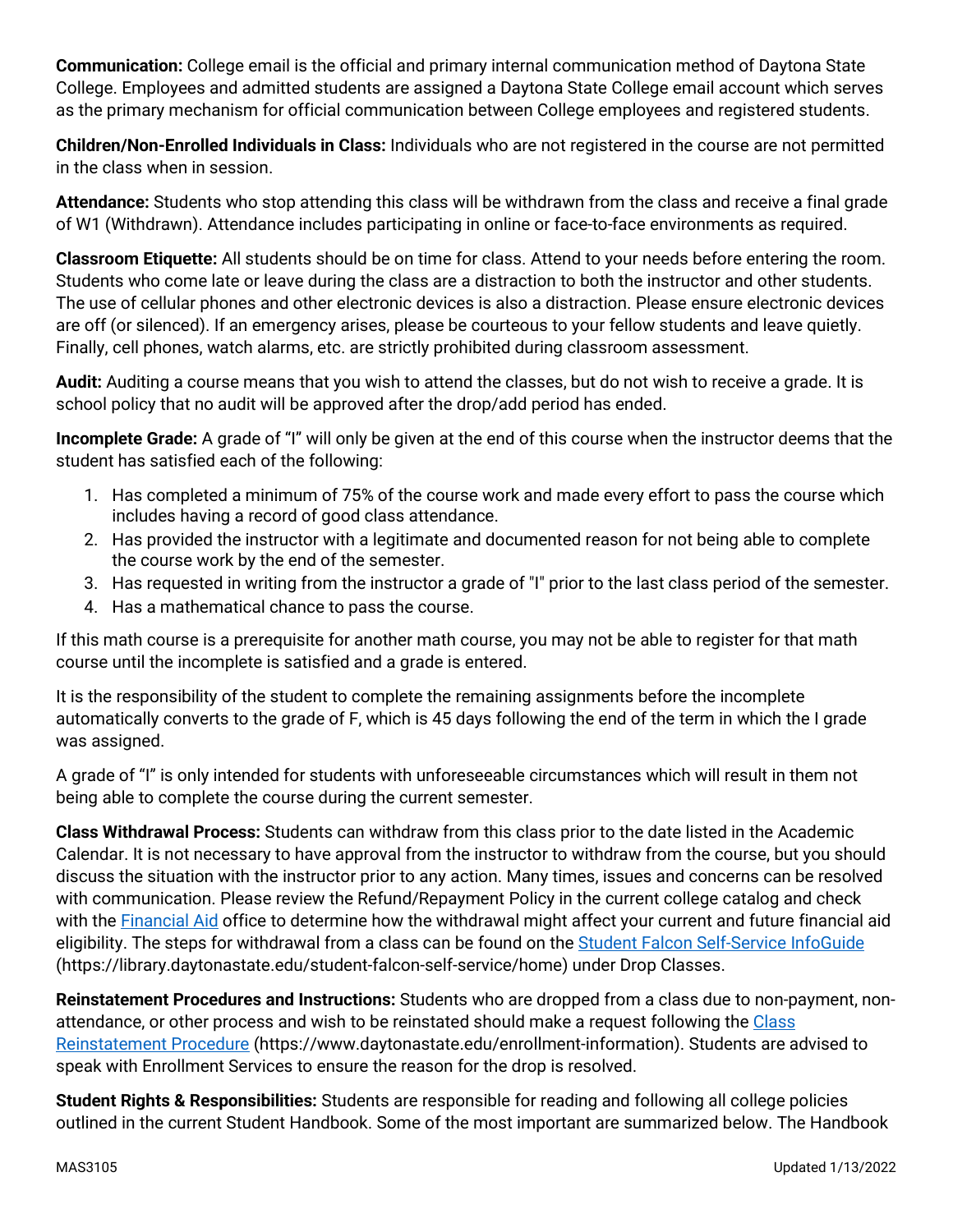can be accessed on the [Student Resources](https://www.daytonastate.edu/student-resources) webpage (https://www.daytonastate.edu/student-resources) under the Student Resources left navigation menu.

**Sensitive Materials:** Course content aims to enable students to reach course goals and objectives. As such, students may be introduced to a wide range of topics and ideas that differ from familiar understandings and beliefs. Some content may be considered sensitive or offensive or disturbing (or all the above) by some students.

**Recording:** Students may record video or audio of a class lecture for a class in which the student is enrolled for their own personal educational use. A class lecture is defined as a formal or methodical oral presentation as part of a college course intended to present information or teach enrolled students about a particular subject.

Recording class activities other than class lectures, including but not limited to lab sessions, student presentations (whether individually or part of a group), class discussion (except when incidental to and incorporated within a class lecture), clinical presentations such as patient history, academic exercises involving student participation, test or examination administrations, field trips, private conversations between students in the class or between a student and the faculty member, is prohibited. Invited guest speakers may be recorded with their consent. Recordings may not be used as a substitute for class participation and class attendance and may not be published, posted, or shared without the written consent of the faculty member. Failure to adhere to these requirements may constitute a violation of the Student Code of Conduct.

**Academic Integrity:** To preserve academic excellence and integrity, the College expects you to know, understand, and comply with the Academic Integrity Policy, which prohibits academic dishonesty in any form, including, but not limited to cheating and plagiarism. The grades you earn must be based upon your own work and must accurately reflect your own knowledge and skills.

An instructor who finds that a student has violated Academic Integrity may apply an academic consequence ranging from a zero percent for the assignment, up to and including failure for the entire course. Violations may be reported to the academic department chair for review and/or referred to the Judicial Affairs for appropriate disciplinary resolution. Visit the [Student Services Departments](https://www.daytonastate.edu/student-service-departments) page (https://www.daytonastate.edu/student-service-departments) for more information about Academic Integrity and the appeal process.

**Honor Pledge:** "I, as a member of the DSC community, pledge that I will neither give nor receive unauthorized aid in my work nor will I present another's work as my own, nor will I tolerate anyone who does." View the Student Handbook for more information.

#### Forms of Academic Dishonesty

**Cheating:** Cheating can be defined as: receiving or giving unauthorized assistance on a quiz, test, exam, paper, or project or unauthorized use of materials to complete such; collaborating with another person(s) without authorization on a quiz, test, exam, paper, or project; taking a quiz, test, or exam for someone else or allowing someone else to do the same for you.

**Plagiarism:** Plagiarism can be defined as: submitting work in which words, facts, or ideas from another source are used without acknowledging that the material is borrowed whether from a published or unpublished source. For specific information on how to document information from other sources, students should check with their instructors, academic departments, or a recognized writing manual, such as MLA or APA.

**Self-plagiarism:** When students turn in the same assignment for two different classes, they are selfplagiarizing. This rule also applies to sections of an assignment. Not only does 'repurposing' assignments deny students the opportunity to learn, but also it is not fair according to the college's standards. Because of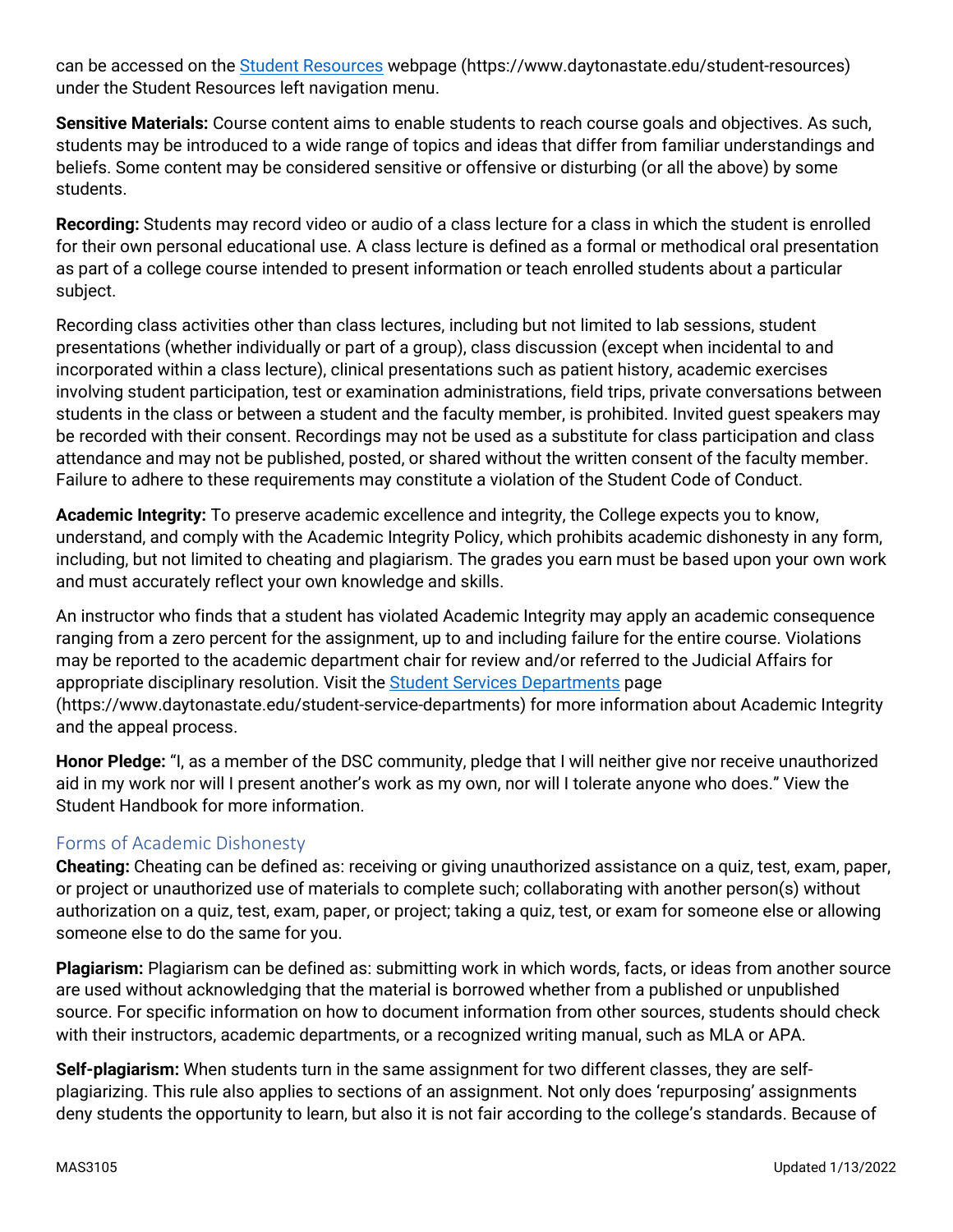this, self-plagiarizing is coined 'double-dipping,' which leads to devaluation of grades and therefore, a devaluation of the College. Daytona State College prohibits self-plagiarism.

**Online Academic Integrity Violations:** These violations include but are not limited to the following: sharing your Falcon Online password, working on an assignment with someone else when it is supposed to be done on your own, looking at someone else's work while taking a quiz or exam, using a cell phone to share quiz or exam information, revising a paper that was found on the Internet, or submitting a paper purchased form a website.

**Fabrication:** Fabrication can be defined as listing sources in a bibliography that one did not actually use in a written assignment; presenting false, invented, or fictitious data/evidence in a written assignment.

**Other Academic Misconduct:** Other Academic Misconduct might include, but is not limited to:

- In a testing situation, conduct, such as, looking at a classmate's test, talking to a classmate, or leaving the classroom without the instructor's or proctor's permission.
- Obtaining help while taking online tests or quizzes in the form of another person consultation, Googling for answers, texting, or using other social media.
- Obtaining part or all of a test by theft/purchase OR selling /giving part of all of a test to someone else.
- Soliciting someone to impersonate you online or in a classroom setting.
- Entering an office or building for the purpose of changing a grade on a test, assignment, or in a grade book or for the purpose of obtaining a test.
- Altering or attempting to alter academic records of the College which relate to grades; being an accessory to same.

**Microsoft Office:** Microsoft Office 365, with 1TB of OneDrive storage, is available to enrolled Daytona State College students. Students are provided a college email address that serves as the student's official source for college communication. In addition to email, Office 365 provides students with shared calendars, the ability to create and edit documents online, team sites, and other collaboration tools. Whether you work on a PC, Mac, tablet, or phone, you will have a consistent experience across all your devices. The service includes online versions of Word, PowerPoint, Excel, Teams, OneNote, and OneNote Class Notebook. For more information about Office 365, visit the [Help Desk](https://www.daytonastate.edu/help-desk/) webpage (https://www.daytonastate.edu/help-desk/) and click on Office 365.

**Student Evaluation of Instruction:** Every semester for every course, you have the opportunity to give your instructors feedback on your experiences in class. Instructors use your feedback to make informed decisions about how they teach their courses. Understanding student perceptions and experiences is a part of how we improve teaching across the college. Student evaluations of instruction are also an important element of the faculty evaluation process, which is why collecting a broad, representative, and valid data set is important. What this means is the more students who participate, the better the feedback.

You'll receive email with instructions near the end of the semester. You have about two weeks before the evaluation window closes. You can find the Course Evaluation window for each semester in the Academic Calendar on Daytona State College's website menu under Academics. Your course evaluation link is unique, and evaluations are anonymous. Additionally, evaluations are anonymous, and instructors only see summaries after grades are posted.

**Class expectations:** This is a college credit course. All papers and communications related to the course must be written using proper grammar, spelling, and punctuation. Abbreviations, phrases, et cetera, that may be acceptable in emails between friends or on discussion boards outside of this course are not acceptable.

Any written communication received without following the standards of proper English will adversely affect your grade. This course also helps develop the general education skills of critical thinking, computation, and computer literacy.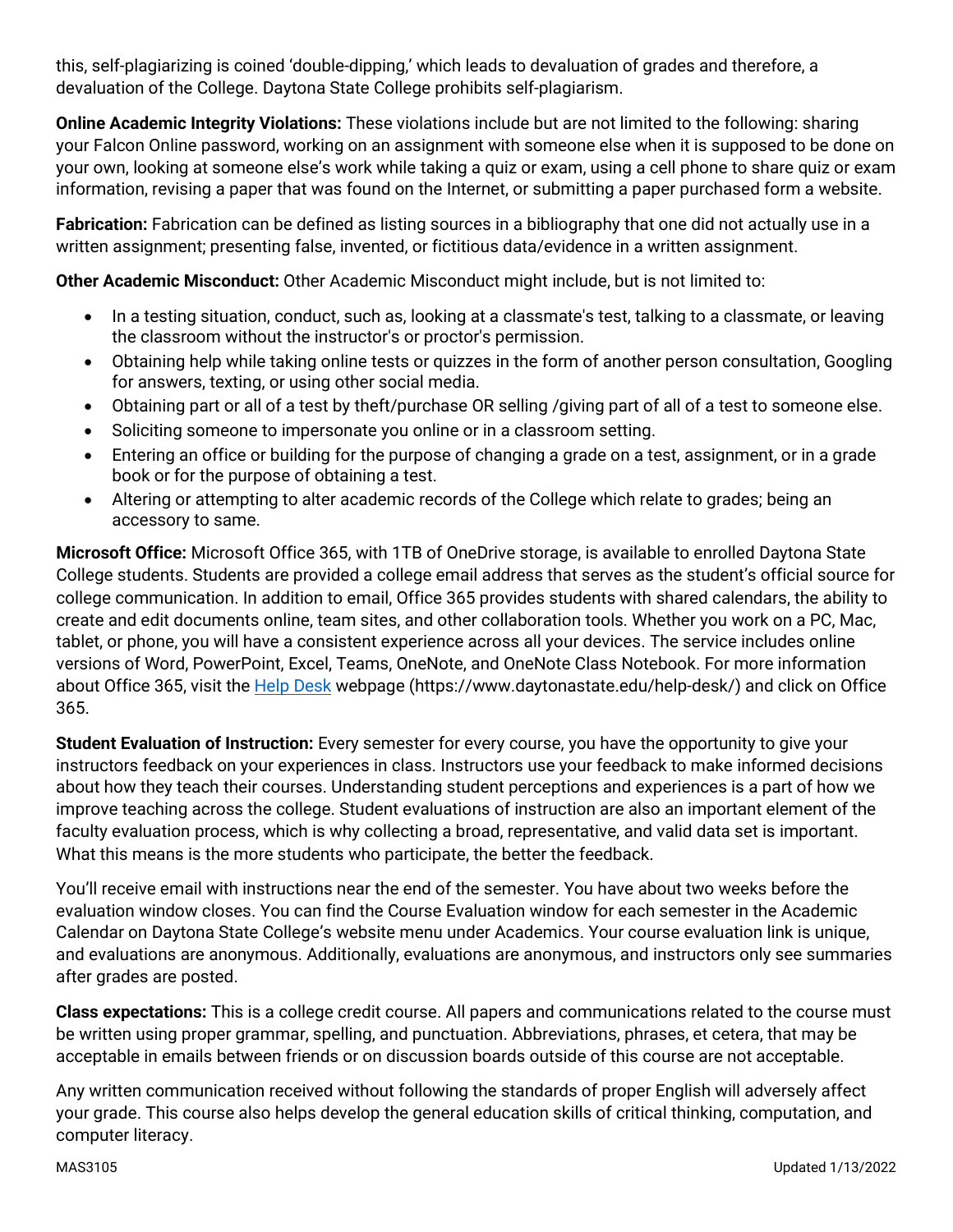**Student Rights & Responsibilities:** Students are responsible for reading and following all college policies outlined in the current Student Handbook. The Handbook can be accessed on the [Student Resources](https://www.daytonastate.edu/student-resources) webpage (https://www.daytonastate.edu/student-resources) under the Student Resources left navigation menu.

# Support Services

**Counseling and Accessibility Services:** Counseling and Accessibility Services (CAS) provides tools and resources to students with documented disabilities. Students who self-disclose a disability and provide the required documentation to the CAS Office can receive confidential and reasonable accommodations to assist in their academic success. If you need accommodations, please contact the CAS Office at (386) 506-3038.

To call Florida Relay dial 7-1-1 or the appropriate toll-free number: 1-800-955-8771 (TTY), 1-800-955-8770 (Voice). Counseling Services are available on campus to help students by providing confidential short-term counseling and linking them to local community mental health professionals for long-term assistance when needed. Please call (386) 506-3038 for more information. Visit the [Counseling and Accessibility Services](https://www.daytonastate.edu/student-service-departments/counseling-accessibility/) webpage (https://www.daytonastate.edu/student-service-departments/counseling-accessibility/) for more information.

**Veterans:** If you are currently serving or have ever served in the U.S. Military, please feel free to visit the Veterans Center in the Building 100, Room 205 for any assistance or phone (386) 506-3653. Please visit the [Veterans Services](https://www.daytonastate.edu/veterans-services) webpage (https://www.daytonastate.edu/veterans-services) for more information.

**Academic Support Center:** The Academic Support Centers (ASC) assist students on every campus to achieve their potential by providing the resources they need to become successful, independent learners. Visit the [Academic Support Center](https://www.daytonastate.edu/library-and-tutoring/academic-support-center/index.html) webpage (https://www.daytonastate.edu/library-and-tutoring/academic-supportcenter/) for more information or email [ASC@DaytonaState.edu.](mailto:ASC@DaytonaState.edu)

**Writing Center:** For assistance with all stages of the writing process, please visit the [Writing Center](https://www.daytonastate.edu/library-and-tutoring/writing-center/) webpage (https://www.daytonastate.edu/library-and-tutoring/writing-center/). Appointments are recommended.

**Library and Research Services:** The Daytona State Library offers a variety of services and resources to support your academic success. Visit the [library website \(](https://library.daytonastate.edu/index)https://library.daytonastate.edu) to learn more.

**Technical Support:** Tech support is available for FalconMail, printing, web usage, Falcon Online, and more. Students may call (386) 506-3950 or email [HelpDesk@DaytonaState.edu.](mailto:HelpDesk@DaytonaState.edu) Information can be found on the [Help Desk](https://www.daytonastate.edu/help-desk/) webpage (https://www.daytonastate.edu/help-desk/). General help information for using Falcon Self-Service can be found in the [Student Falcon Self-Service Help Guides](https://library.daytonastate.edu/student-falcon-self-service) (https://library.daytonastate.edu/student-falcon-self-service).

For Falcon Online 24/7 support of course tools, view Help/Resources on the Falcon Online navbar or call the Helpdesk at (386) 506-3950, option 2. General help information for [Falcon](https://library.daytonastate.edu/falcononline) Online can be found in the Falcon [Online for Students](https://library.daytonastate.edu/falcononline) InfoGuide (https://library.daytonastate.edu/falcononline).

**DSC Alert:** Daytona State College has a mass notification system, DSC Alert. It's a multi-modal mass notification system that enables DSC to quickly send critical information to the College community via text, phone, and email during an emergency. Students also may receive non-emergency (outreach) communication including information on Registration, Financial Aid, College events, and other messages intended to make the enrollment process easier and improve your DSC experience. All DSC students are automatically opted into DSC Alert when they begin classes and will receive this service at no charge.

It's important to keep your phone number current in the DSC system. To update your phone number, log in to Falcon Self-Service from the MyDaytonaState portal and select My Profile > Contact Info.

For more information, please contact **DSCAlert**@DaytonaState.edu.